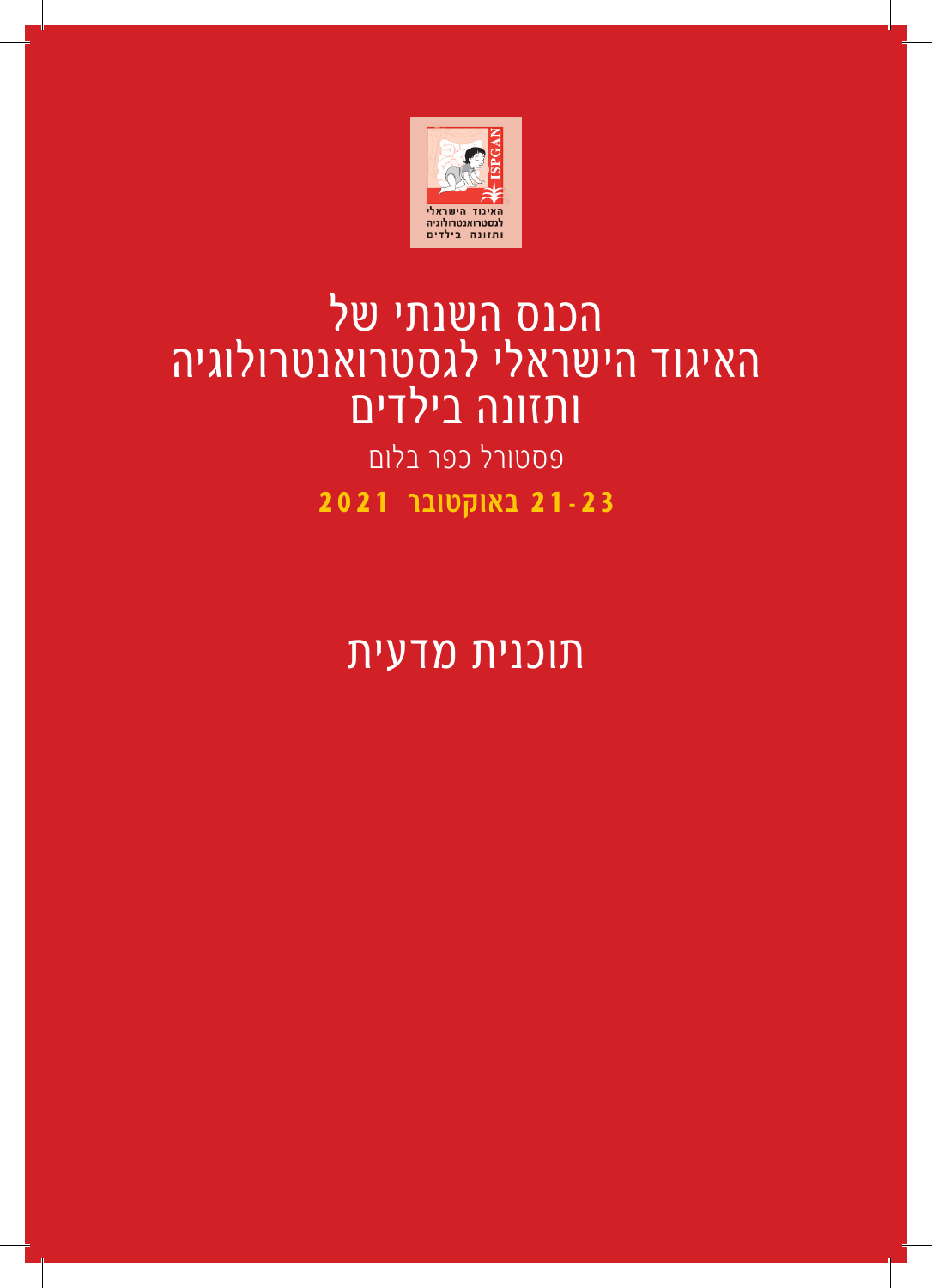## **יום ה׳, 21.10**

- **התכנסות ורישום, כיבוד קל** 15:00-15:30
- **פתיחה וברכות** 15:30-15:35 **פרופ׳ רון שאול,** יו״ר האיגוד
- **הצגות קצרות של המחקרים זוכי מלגות האיגוד** )5 דקות כ״א) 15:35-15:45 **ד״ר רמית מגן, ד״ר יעל ויינטראוב**
- **תקציב ופעילויות האיגוד** 15:45-16:00 פרופ׳ אייל שטייר, פרופ׳ עמית אסא

### **מושב ראשון: מחלות מעי דלקתיות 16:00-17:00 יו״ר- ד״ר אייל זיפמן, פרופ׳ שלומי כהן**

- 16:00-16:10 **Non-treatment may be an option for some IBD patients a population-based analysis from the epi-IIRN. Ramit Magen,** Rambam Medical Center.
- 16:10-16:20 **Gut microbiome across diseases identifies primarily shared microbial compositional responses, with more limited UC/CDspecific microbial signal**. **Yael Haberman,** Sheba Medical Center.
- 16:20-16:30 **Safety and Potential Efficacy of Escalating Dose of Ustekinumab in Pediatric Crohn׳s disease (the SPEED-UP study) - A Multi-Center Study from the Pediatric IBD Porto Group of ESPGHAN. Anat Yerushalmi,** Tel Aviv Medical Center.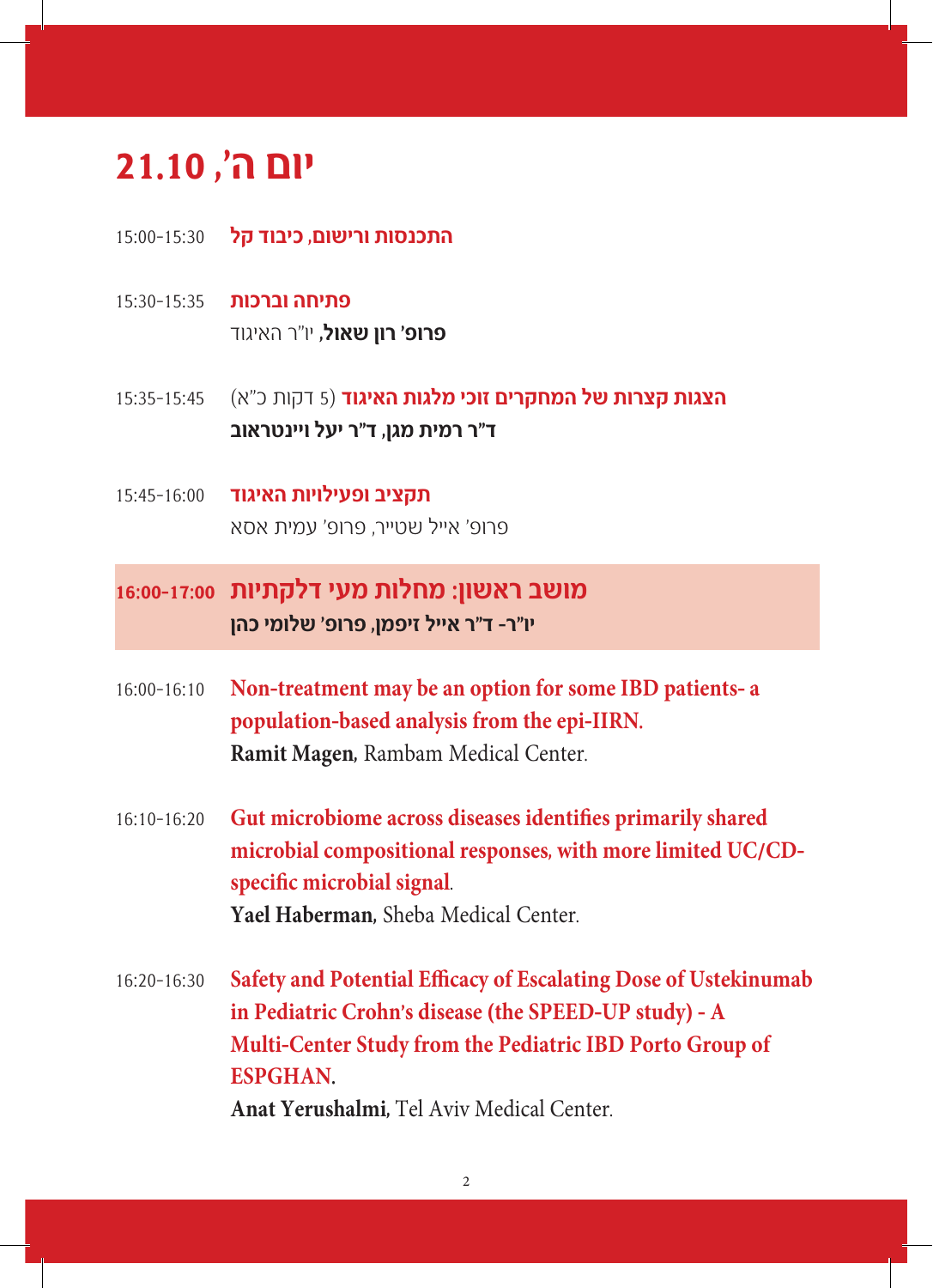- 16:30-16:40 **High anti-tumor necrosis factor alpha treatment trough concentrations are not associated with higher rate of adverse events in pediatric patients with inflammatory bowel disease. Maya Zvulon,** Schneider Children׳s Medical Center.
- 16:40-16:50 **Serum proteomic analysis reveals novel biomarkers associated with disease activity in pediatric patients with Crohn's disease. Dror Shouval,** Schneider Children׳s Medical Center.
- 16:50-17:00 **COVID-19 vaccine does not increase the likelihood of disease exacerbation in IBD: results from a population-based study. Raffi Lev-Tzion,** Shaare Zedek Medical Center.
- **הרצאת מרצה אורח** 17:00-17:30 **Cholestasis in children. Prof. Richard Thompson**, King׳s College London.
- **הפסקה 17:30-18:00**
- **מושב שני: גסטרואנטרולוגיה 18:00-19:00 יו״ר- ד״ר אורלי אישך אדיב, ד״ר ציפי שלם**
- 18:00-18:10 **Sleep Disorders in Children with Celiac Disease are prevalent and are improved with Gluten Free Diet. Hiba Abuelhija,** Hadassah Medical Center.
- 18:10-18:20 **Real-life performance of multiplex celiac antibody test in the diagnosis of pediatric celiac disease. Anat Guz-Mark,** Schneider Children׳s Medical Center.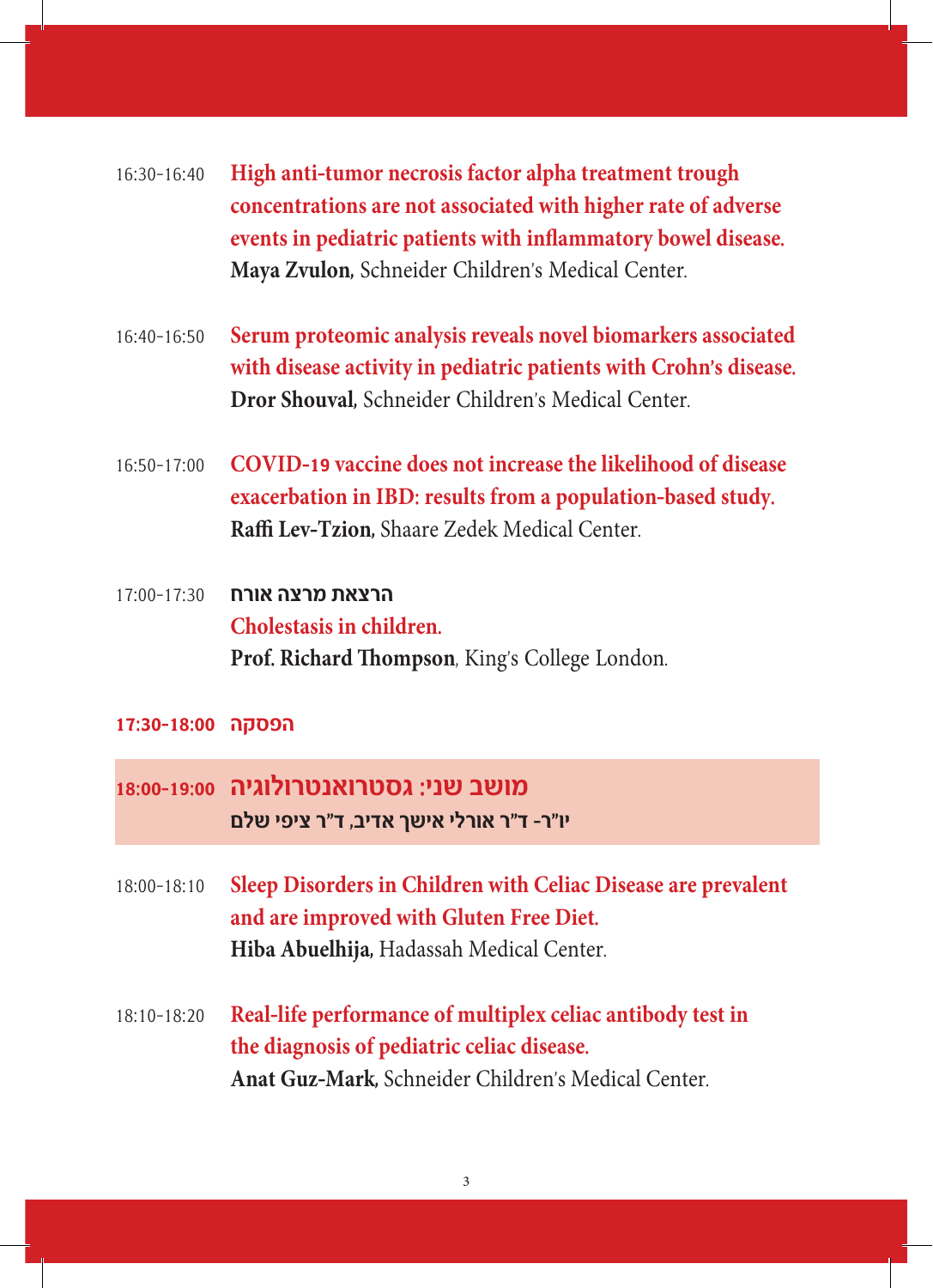| 18:20-18:30 | Characterization and short-term outcome of potential celiac<br>disease in children.<br>Michal Kori, Kaplan Medical Center.                                                  |
|-------------|-----------------------------------------------------------------------------------------------------------------------------------------------------------------------------|
| 18:30-18:40 | The Yield of Routine Tissue Sampling in Pediatric Endoscopy.<br>Adi Anafy, Tel Aviv Medical Center.                                                                         |
| 18:40-18:50 | Long-term outcome of children with Congenital Diarrheas and<br>Enteropathies followed by an intestine rehabilitation program.<br>Inna Spector Cohen, Rambam Medical Center. |
| 18:50-19:00 | Factors associated with Pediatric feeding disorder are not<br>affected by feeding disorder type.<br>Hadar Moran Lev, Tel Aviv Medical Center.                               |
| 19:00-19:20 | ּהרצאת מרצה אורח<br>Lipodystrophy and liver diseases<br>Prof. Yael Lebenthal, Head of Pediatric Endocrimoloy and<br>Metabolic Diseases Unit, Tel Aviv Medical Center        |

## **יום ו׳, 22.10**

| 8:30-9:30     | מושב שלישי: מחלות כבד<br>יו״ר- ד״ר אחיה אמיר, ד״ר ריקי שפירא                                                                                        |
|---------------|-----------------------------------------------------------------------------------------------------------------------------------------------------|
| $8:30 - 8:40$ | Extrahepatic bile duct injury in MDR2 knockout mice can be<br>repaired with L-NAC treatment.<br>Adi Har Zahav, Schneider Children's Medical Center. |
| $8:40 - 8:50$ | Early life liver cirrhosis and variable clinical presentation in<br>telomere disease<br>Yaniv Faingelernt, Soroka Medical Center.<br>4              |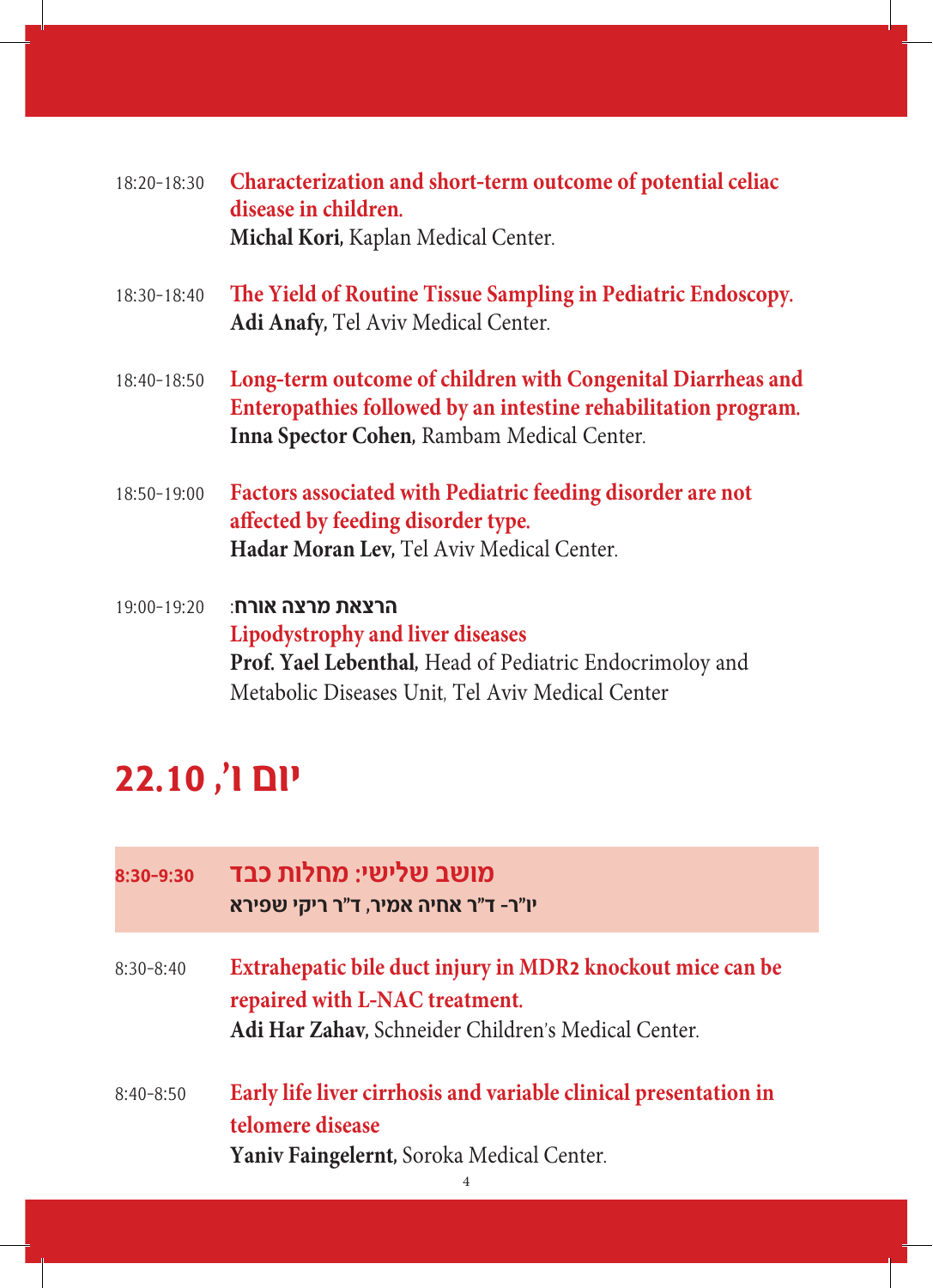| $8:50-9:00$       | Is Primary Sclerosing Cholangitis (PSC) a Cystic Fibrosis -<br>Related Disorder? Electrophysiological Testing and Full<br>Sequencing.<br>Michael Wilschanski, Hadassah Medical Center.                             |
|-------------------|--------------------------------------------------------------------------------------------------------------------------------------------------------------------------------------------------------------------|
| $9:00 - 9:10$     | Biliary atresia in Israel 2008 to 2018: A multicenter long term<br>observational study.<br>Yael Brody, Schneider Children's Medical Center.                                                                        |
| $9:10-9:20$       | Markedly Low Prevalence of Fatty Liver despite Obesity in<br>Prader-Willi Syndrome: A Search for Protective Genetic<br>Markers.<br>Eyal Shteyer, Shaare Zedek Medical Center.                                      |
| $9:20 - 9:30$     | Bile duct injury in a toxic model of biliary atresia may be<br>reversible.<br>Orith Waisbourd-Zinman, Schneider Children's Medical Center.                                                                         |
| $9:30 - 10:00$    | ∶הרצאת מרצה אורח<br>שומן אקטופי - שרירי וכבדי<br><b>פרופ׳ רם וייס,</b> המרכז הרפואי רמב״ם                                                                                                                          |
| הפסקה 10:00-10:30 |                                                                                                                                                                                                                    |
|                   | מושב רביעי: מחלות מעי דלקתיות 10:30-11:00<br>יו״ר- ד״ר פיראס רינאוי, ד״ר פרי מילמן                                                                                                                                 |
| 10:30-10:40       | <b>Novel RIPK1 Mutations Causing Infantile-onset IBD.</b><br>Dror Shouval, Schneider Children's Medical Center.                                                                                                    |
| 10:40-10:50       | <b>Clinical Features and Outcomes of Paediatric Patients with</b><br>Isolated Colonic Crohn's Disease: A Multicentre Study from<br>the Paediatric IBD Porto Group of ESPGHAN.<br>Tal Berger, Sheba Medical Center. |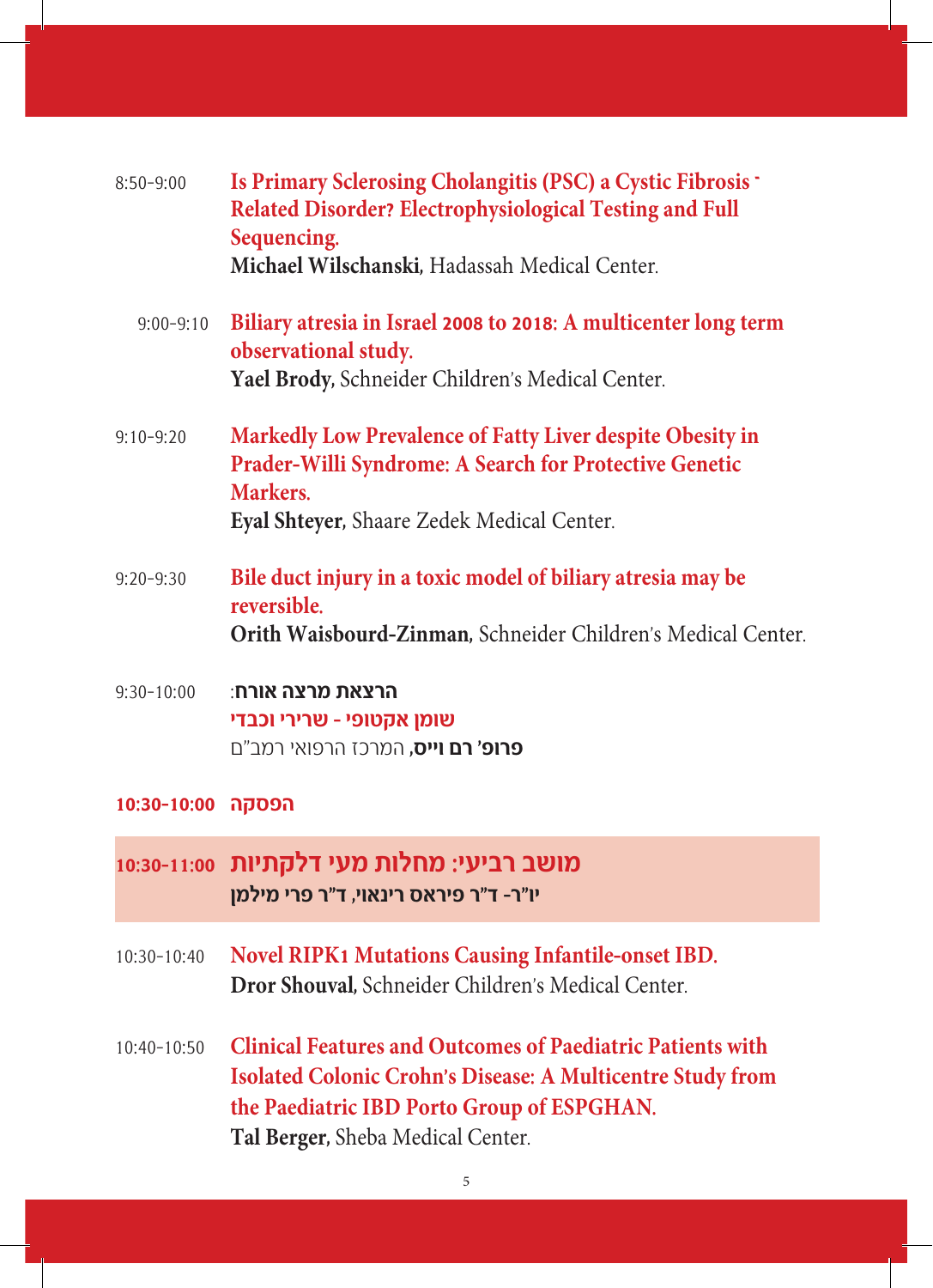- 10:50-11:00 **Trough concentration response can be predicted for adalimumab but not for infliximab following treatment escalation. Rachel Levi,** Schneider Children׳s Medical Center.
- 11:00-11:10 **Comparison of midterm outcomes in Pediatric Crohn's Disease patients treated with either Exclusive Enteral Nutrition or Corticosteroids around disease diagnosis - a population-based study. Dan Turner,** Shaare Zedek Medical Center.
- 11:10-11:20 **Fecal calprotectin response to anti-tumor necrosis factor alpha treatment in pediatric inflammatory bowel disease. Manar Matar,** Schneider Children׳s Medical Center.

#### **הפסקה קצרה 11:20-11:45**

#### **מושב חמישי: גסטרואנטרולוגיה 11:45-12:45 יו״ר- ד״ר הנו ביאן, ד״ר דרור וינר**

- 11:45-11:55 **Oxytocin regulates the expression of selected colostrum-derived microRNAs. Shimon Reif,** Hadassah Medical Center.
- 11:55-12:05 **Inflammatory bowel disease in patients with Hirschsprung's disease: analysis of a population- based Israeli IBD epiIIRN database. Eyal Shteyer,** Shaare Zedek Medical Center.
- 12:05-12:15 **Elevated liver enzymes of newly-diagnosed pediatric celiac patients- a prospective-observational study. Asaf Regev,** Tel Aviv Medical Center.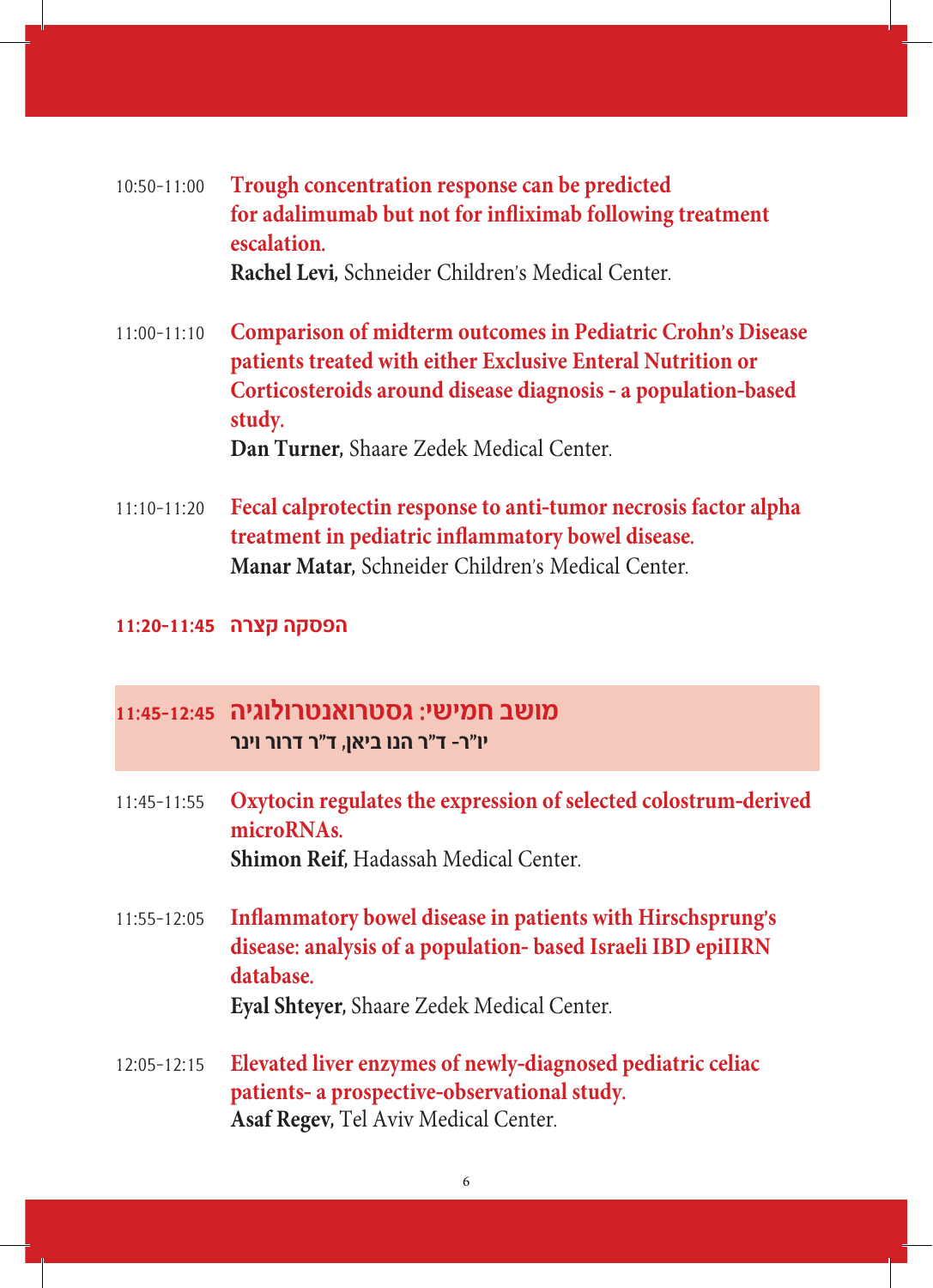- 12:15-12:25 **Trends of early life exposure to acid-suppressant therapy in Israel during 2005-2019: A population-based study. Amir Ben Tov,** Tel Aviv Medical Center.
- 12:25-12:35 **2D Intestinal Organoids for Personalized Therapy in Cystic Fibrosis. A Performance Comparison to Donor-Matched Nasal Cells. Liron Birimberg-Schwartz,** Hadassah Medical Center.
- 12:35-12:45 **Acute pancreatitis in children with IBD clinical characterization and prognosis compared to non-IBD patients. Adi Anafi,** tel Aviv Medical Center.
- **הרצאת מרצה אורח** 12:45-13:10: "**העולם השתגע״ - .2021 חוקר ימי, עיתונאי חוקר לע״ם, כתב חי פה**
- **תודות, ועד האיגוד** 13:10-13:15